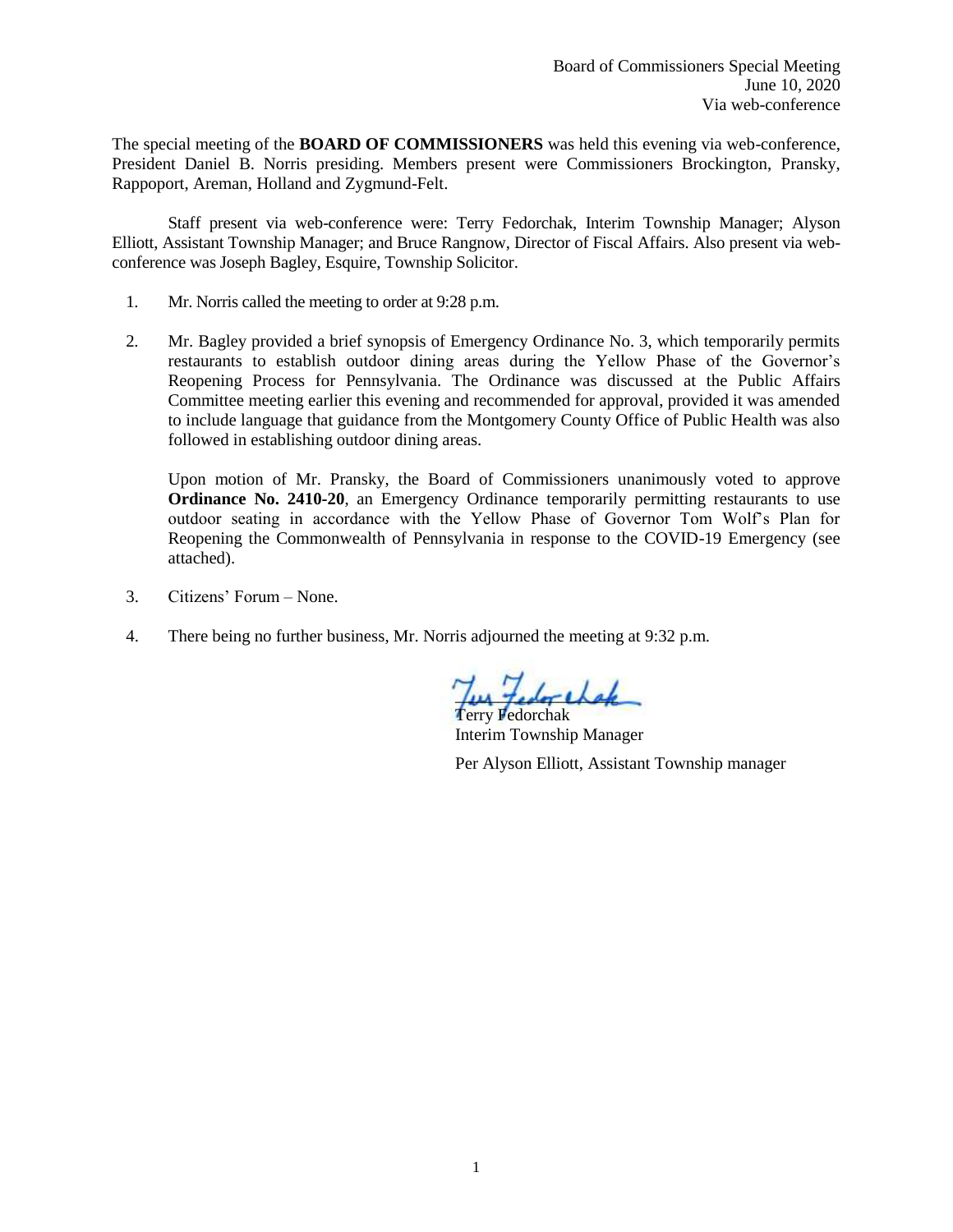## **CHELTENHAM TOWNSHIP MONTGOMERY COUNTY, PENNSYLVANIA**

## **ORDINANCE NO. 2410-20**

## **AN EMERGENCY ORDINANCE OF THE BOARD OF COMMISSIONERS OF CHELTENHAM TOWNSHIP, MONTGOMERY COUNTY, PENNSYLVANIA, TEMPORARILY PERMITTING RESTAURANTS TO USE OUTDOOR SEATING IN ACCORDANCE WITH THE YELLOW PHASE OF GOVERNOR TOM WOLF'S PLAN FOR REOPENING THE COMMONWEALTH OF PENNSYLVANIA IN RESPONSE TO THE COVID-19 EMERGENCY**

**WHEREAS**, novel coronavirus COVID-19 ("COVID-19") has been declared a worldwide pandemic by the World Health Organization; and

**WHEREAS**, on March 6, 2020, Governor Tom Wolf of the Commonwealth of Pennsylvania declared the existence of a disaster emergency throughout Pennsylvania due to various threats of imminent danger and emergency caused by COVID-19 (the "Emergency Declaration"); and

**WHEREAS**, beginning March 19, 2020 and thereafter, Governor Wolf issued several "Stay at Home" orders directing individuals in Pennsylvania to stay at home and non-life sustaining businesses to close until June 4, 2020, subject to the right of the Governor to suspend the requirements of said "Stay at Home" orders for specific counties as part of the Governor's phased plan for reopening Pennsylvania (the "Reopening Plan"); and

**WHEREAS**, it is anticipated that Montgomery County will move from the "Red Phase" to the "Yellow Phase" of the Reopening Plan beginning June 5, 2020; and

**WHEREAS**, according to the Reopening Plan, as modified and clarified by Governor Wolf from time to time, the "Yellow Phase" will permit restaurants to provide dine-in service in outdoor areas; and

**WHEREAS**, the Board of Commissioners of Cheltenham Township ("Board") has the authority to adopt emergency ordinances pursuant to Section 505 of the Cheltenham Township Home Rule Charter and the Pennsylvania Emergency Management Service Code, in order to meet a public health emergency; and

**WHEREAS**, the Board finds it to be in the best interests of the Township, residents of the Township and the public generally to temporarily permit outdoor seating for dining services at restaurants in the Township, in order to assist in the recovery of the restaurant business in the Township, subject to the restrictions and continuing social distancing requirements set forth herein.

## **NOW, THE BOARD OF COMMISSIONERS OF THE TOWNSHIP OF CHELTENHAM HEREBY ORDAINS AND ADOPTS** as follows:

- 1. Restaurants in Cheltenham Township shall be permitted to temporarily provide seating for dine-in service in outdoor areas ("Temporary Outdoor Seating") while Montgomery County is within the "Yellow Phase" of Governor Tom Wolf's Reopening Plan as conditioned below.
- 2. Temporary Outdoor Seating shall be immediately discontinued if so ordered by Cheltenham Township or any government or agency with jurisdiction.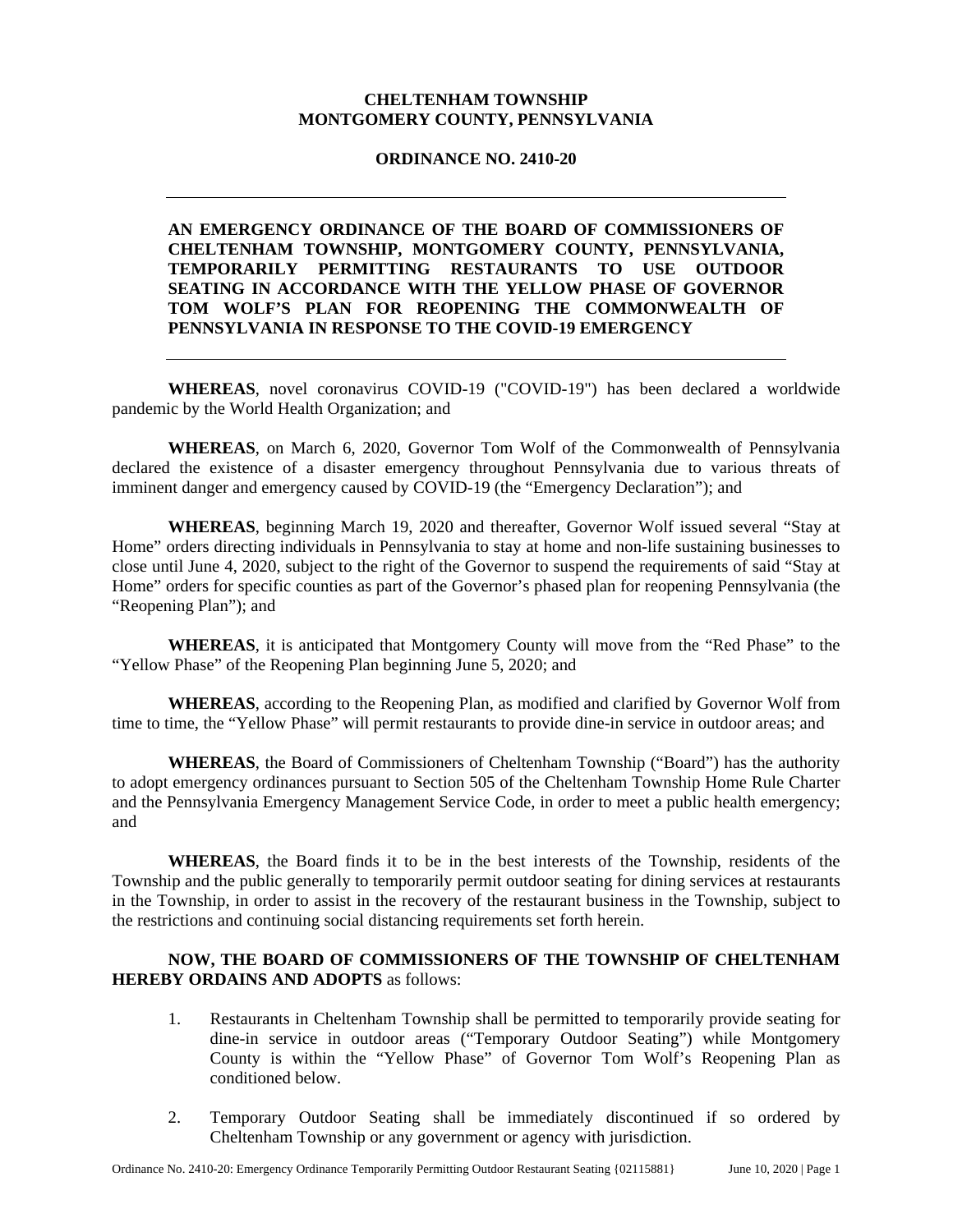- 3. Temporary Outdoor Seating shall be immediately discontinued if Montgomery County moves back into the "Red Phase" or forward to the "Green Phase" of the Reopening Plan.
- 4. Temporary Outdoor Seating shall be directly in front of or adjoining a street-level eating or drinking establishment.
- 5. Without limiting any other restrictions specifically set forth in this Ordinance, patrons, guests, employees and owners of restaurant must follow all applicable social distancing guidelines issued by the Centers for Disease Control and Prevention ("CDC") and the Pennsylvania Department of Health ("Department of Health").
- 6. Any restaurant providing Temporary Outdoor Seating shall ensure that parking lot spaces shall not be utilized for Temporary Outdoor Seating unless seating is reduced by the restaurant in proportion to the relationship between the number of parking spaces and the existing restrictions of the Township Zoning Ordinance on the number of parking spaces in proportion to the amount of space devoted to patron use at the restaurant. The Cheltenham Township Code Enforcement Officer/Zoning Officer is hereby authorized to approve the proportional relationship between the reduced seating and the reduced parking in accordance with the Township Zoning Ordinance. Drive aisles and driveways shall not be utilized for Temporary Outdoor Seating.
- 7. Any restaurant providing Temporary Outdoor Seating shall ensure that patrons shall not be permitted to sit together unless they are from the same household and already living together.
- 8. Any restaurant providing Temporary Outdoor Seating shall ensure that the Temporary Outdoor Seating area shall be physically separated from the public and parking areas by railing, fence, planting boxes, or a combination thereof.
- 9. Any restaurant providing Temporary Outdoor Seating shall ensure that the placement of tables and chairs for Temporary Outdoor Seating shall not, in the opinion of the Cheltenham Township Code Enforcement Officer/Zoning Officer or Fire Marshal, unreasonably block or restrict sidewalks or fire lanes.
- 10. Any restaurant providing Temporary Outdoor Seating shall ensure that Temporary Outdoor Seating shall not be utilized to increase the total number of seats permitted for the indoor restaurant use.
- 11. If the Temporary Outdoor Seating is located adjoining a residential zoning district, any restaurant providing Temporary Outdoor Seating shall ensure that odor control devices shall be installed to minimize food odor impacts.
- 12. Any restaurant providing Temporary Outdoor Seating shall ensure that tables and chairs are thoroughly cleaned and disinfected between every use by Customers.
- 13. Any restaurant providing Temporary Outdoor Seating shall ensure that no shared dishes shall be permitted.
- 14. Any restaurant providing Temporary Outdoor Seating shall ensure that servers, hosts, managers, and any other employee of the restaurant coming in contact with customers shall wear masks.